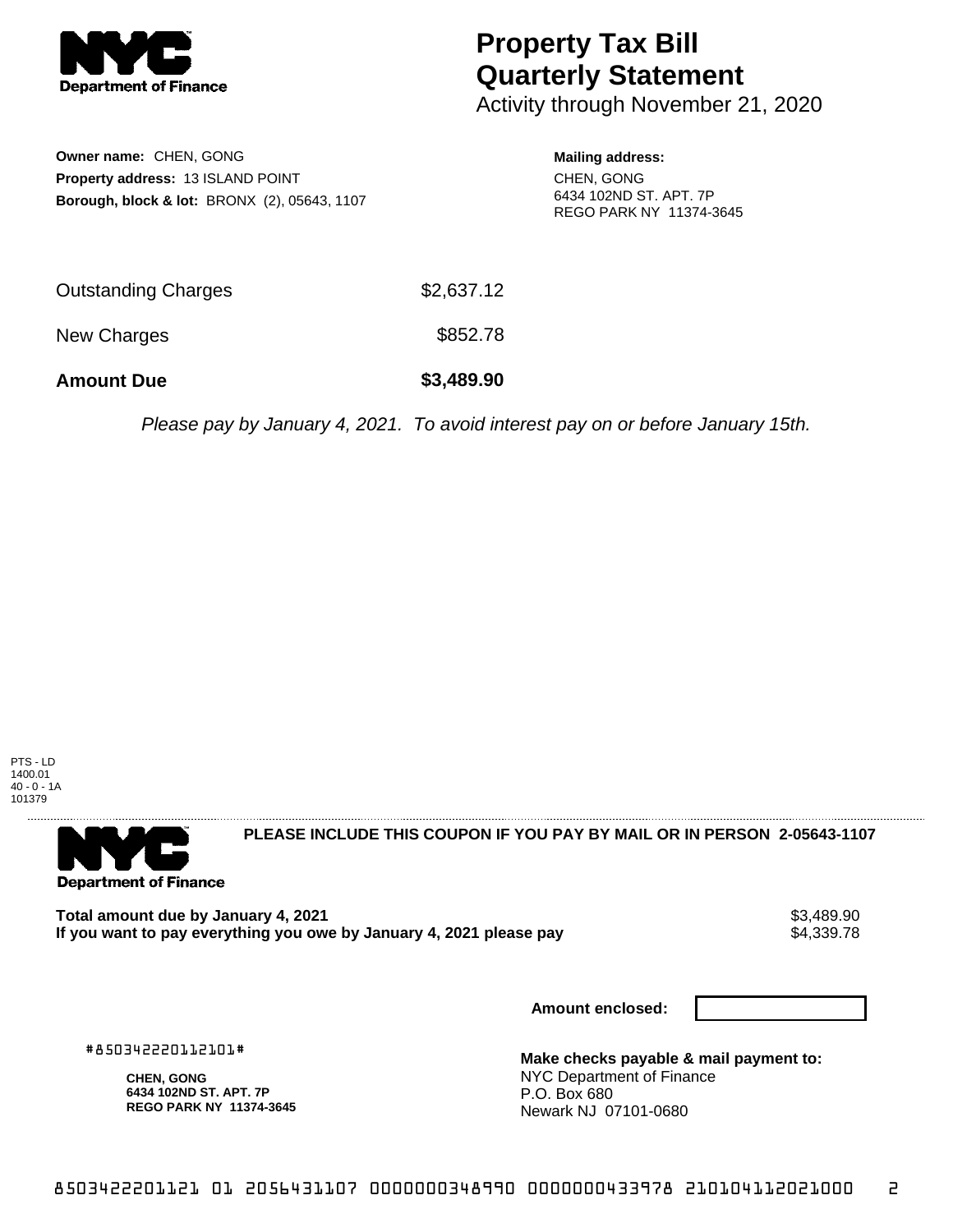

| <b>Billing Summary</b>                                                     | <b>Activity Date Due Date</b>           | Amount       |
|----------------------------------------------------------------------------|-----------------------------------------|--------------|
| Outstanding charges including interest and payments                        |                                         | \$2,637.12   |
| <b>Finance-Property Tax</b>                                                | 01/01/2021                              | \$862.72     |
| <b>Adopted Tax Rate</b>                                                    |                                         | $$ -9.94$    |
| <b>Total amount due</b>                                                    |                                         | \$3,489.90   |
| <b>Tax Year Charges Remaining</b>                                          | <b>Activity Date</b><br><b>Due Date</b> | Amount       |
| <b>Finance-Property Tax</b>                                                | 04/01/2021                              | \$862.72     |
| <b>Adopted Tax Rate</b>                                                    |                                         | $$-9.94$     |
| Total tax year charges remaining                                           |                                         | \$852.78     |
| If you want to pay everything you owe by January 4, 2021 please pay        |                                         | \$4,339.78   |
| If you pay everything you owe by January 4, 2021, you would save:          |                                         | \$2.90       |
| How We Calculated Your Property Tax For July 1, 2020 Through June 30, 2021 |                                         |              |
|                                                                            | Overall                                 |              |
| Tax class 1A - Condo Unit in 1-3 Story Bldg                                | <b>Tax Rate</b>                         |              |
| Original tax rate billed                                                   | 21.1670%                                |              |
| New Tax rate                                                               | 21.0450%                                |              |
| <b>Estimated Market Value \$271,730</b>                                    |                                         |              |
|                                                                            |                                         | <b>Taxes</b> |
| <b>Billable Assessed Value</b>                                             | \$16,303                                |              |
| <b>Taxable Value</b>                                                       | \$16,303 x 21.0450%                     |              |
| <b>Tax Before Abatements and STAR</b>                                      | \$3,431.00                              | \$3,431.00   |
| Annual property tax                                                        |                                         | \$3,431.00   |
| Original property tax billed in June 2020                                  |                                         | \$3,450.88   |
| <b>Change In Property Tax Bill Based On New Tax Rate</b>                   |                                         | $$-19.88$    |

Please call 311 to speak to a representative to make a property tax payment by telephone.

For information about the interest rate charged on late payments, visit nyc.gov/taxbill.

## **Home banking payment instructions:**

- 1. **Log** into your bank or online bill pay website.
- 2. **Add** the new payee: NYC DOF Property Tax. Enter your account number, which is your boro, block and lot, as it appears here: 2-05643-1107 . You may also need to enter the address for the Department of Finance. The address is P.O. Box 680, Newark NJ 07101-0680.
- 3. **Schedule** your online payment using your checking or savings account.

## **Did Your Mailing Address Change?**

If so, please visit us at **nyc.gov/changemailingaddress** or call **311.**

When you provide a check as payment, you authorize us either to use information from your check to make a one-time electronic fund transfer from your account or to process the payment as a check transaction.